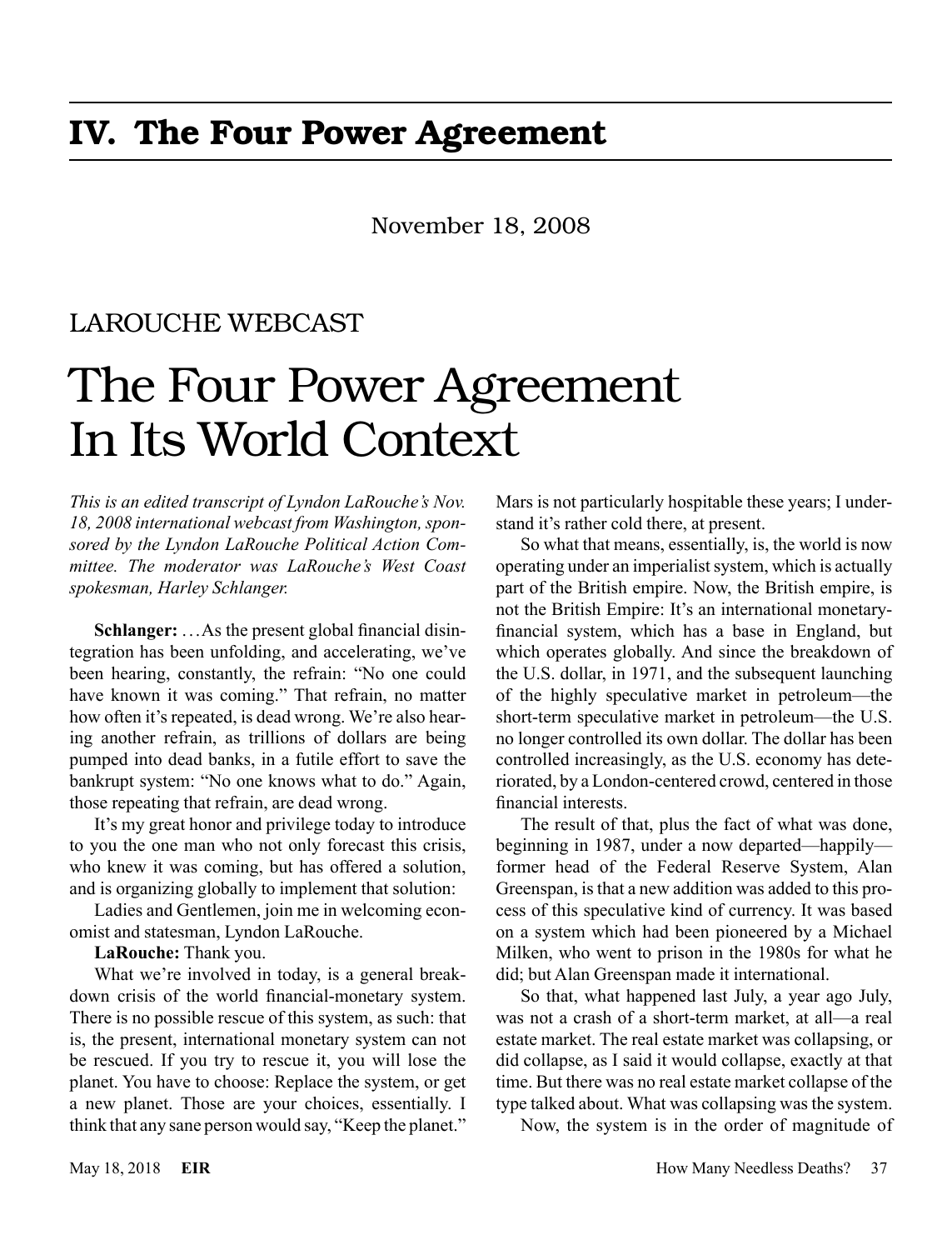

*those effects. Or, you put the thing through bankruptcy reorganization."*

*more than a quadrillion dollars*, many quadrillion dollars, of speculative currency, out there. More wealth nominally, than the world contains. Everything had been done to prop up this crazy dollar, as an international currency, controlled, not by the United States, but by a syndicate of international financier interests: the floating-exchange-rate system. And what happened is, they had gone into the area of U.S. real estate, as in London and elsewhere, in trying to create *debt*, synthetically, to cover this vast accumulation of unregulated dollar claims in the international market: quadrillions of dollars claims. Maybe more than \$1 quadrillion. Maybe \$10 quadrillion, or more than that.

And so, there is not enough money, real value in the world, to cover the demands against currency. And therefore, the system has gotten to the point, that under the present system, you've got to *sacrifice the currency claims*, or you've got to sacrifice the real economy. Which means, there's no way, that you can reorganize under the present world monetary-financial system. You have to put the whole system into bankruptcy reorganization.

Now, how can you do that? Well, what you can do, is end the existence of monetary systems: You put them into bankruptcy and close them out. Well, what do you do for money? We go back to the U.S. dollar.

#### **The American Constitutional System**

Our Constitution is unique among nations, in many respects: that we're a true nation-state, where European nations are not true nation-states. They may aspire to be nation-states—Charles de Gaulle tried to do that in France—but they're not really nation-states. Because they are under a parliamentary style of system, and a parliamentary style of system is inherently not a fully sovereign system of sovereign nation-states: It's controlled by something else; it's controlled by international monetary interests.

So, what we can do, is, very simply, is we can go back to the U.S. Federal Constitution, and create what's called a "credit-based dollar," as opposed to a "monetary dollar." A credit-based dollar is consistent with our Constitution: that no money, as legal currency, as legal tender, can be uttered under the U.S. Constitution, without a vote by the U.S. Congress on behalf of action by the U.S. Presidency.

So, in our system, the official currency of the United States, insofar as we follow our own Constitution, is limited to dollars, or dollar-equivalent negotiables, which are uttered *only* by previous authorization of the U.S. Congress, especially the House of Representatives, and uttered by the U.S. Federal government! There is no such thing as an international monetary source, which gives us our currency—not legally. It is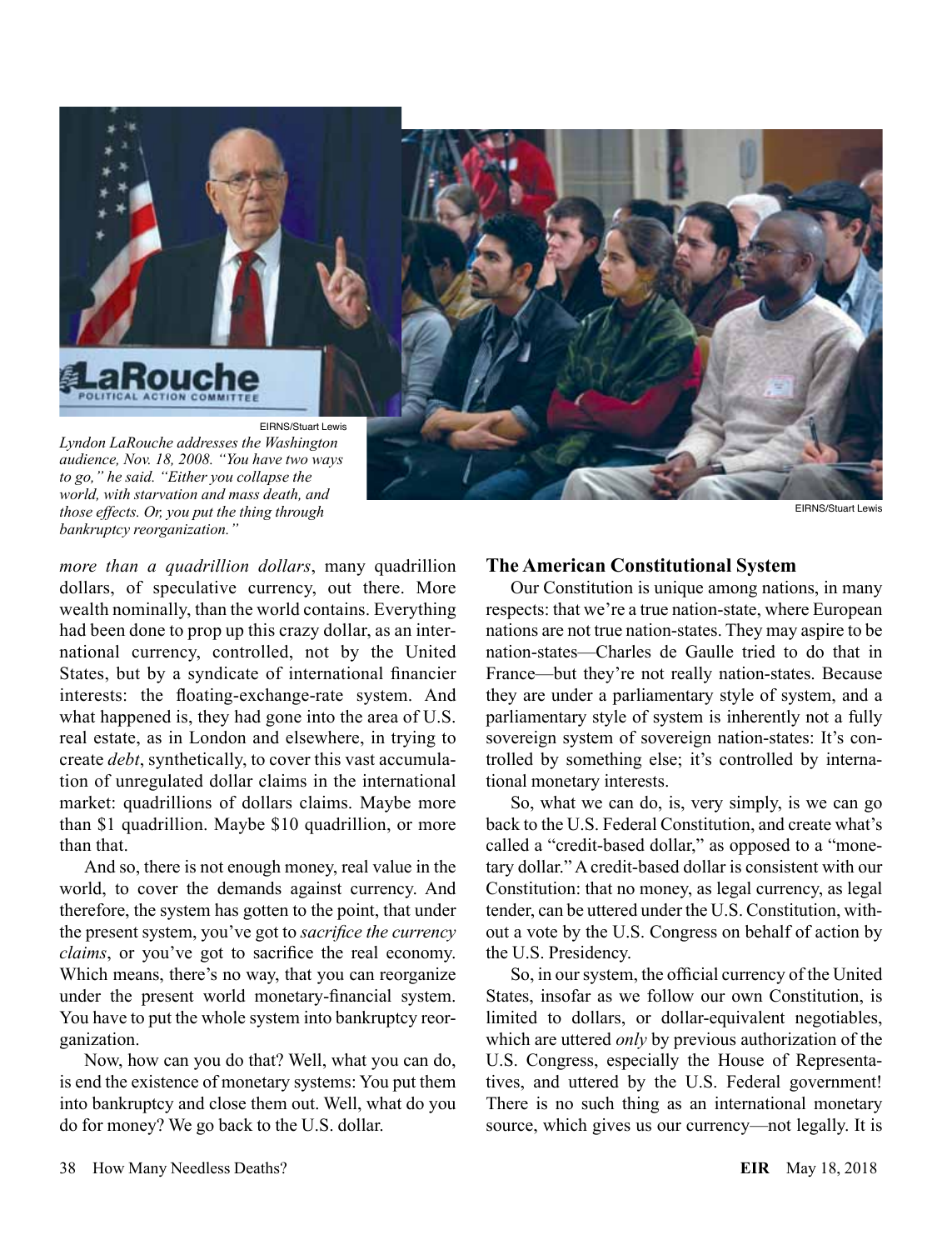uttered by the U.S. government; it is sovereign. We are a sovereign state, and our currency is uttered by us, under our Constitution: by approval of the House of Representatives, and by the Presidency. No other currency exists.

In Europe, that is not the case: In Europe, the monetary systems are *not* controlled by the government. They are created by central banking systems, which may negotiate with governments, and have agreements with governments, but the governments do not control the monetary system, as such. In point of fact, that is the *essence* of a free-trade system: that the governments have no essential control, as issuing authorities, over debt and credit outstanding.

And it's because of the utilization of that provision, that artificial money was created, by people making a capital promise, in capital amount, to go into debt, to get a lesser amount of money uttered in their behalf, now. That's how the world incurred a presently outstanding debt, through such means as derivatives, in the order of *quadrillions of dollars*! Far in advance of anything that could ever be paid. So, we are *never, never going to pay those debts!* We *couldn't* pay those debts. So, we're never going to pay them.

What do you do in a case like that? What does the United States do in a case like that, under our Constitution? You declare those debts *in bankruptcy*. And what do you do with them in bankruptcy? You sort them out! Those things that should be supported, will be supported, and the rest of it will just wait, or die away. The great majority, the vast majority of the obligations outstanding today, as nominal claims against countries, *will be cancelled*. Those things which should be paid, will be paid. Those otherwise, will never be paid. And they will never be paid, in any case!

#### **A Four-Power Alliance**

Now, you have two ways to go: Either you collapse the world, with starvation and mass death, and those effects. Or, you put the thing through *bankruptcy reorganization*. And how do you do that? Well, what I specified is very elementary: I have four nations in mind that can take the lead on this thing. And the four nations, which together, represent the greatest consolidation of power on this planet: These nations are the United States, Russia, China, and India, as joined by other nations, which join in the same deal. We put the world

through bankruptcy reorganization. How do we do it? We use the U.S. Constitution to do that.

The U.S. Constitution is unique in the fact we have a kind of Federal Constitution we have: that our dollar is not a monetary dollar; it's a credit dollar. In other words, the United States has uttered an obligation, on behalf of the U.S. government, which can be monetized. That is our obligation; that's our only obligation, and any other kind of obligation is not fungible.

Other countries have a different kind of system.

Now, if the United States says, that we are going to back up our dollar, and enters into an agreement with Russia, China, and India, to join us, with other countries, in doing the same thing, to put the world through bankruptcy reorganization, in which we will *cancel* most of the outstanding financial obligations: It has to happen. Otherwise, no planet! If you try to collect on quadrillions of dollars of outstanding claims, from whom are you going to collect, by what means, and what's the effect? It is *against natural law*, to collect on that debt! How many people are you going to kill, to collect that debt? How many countries are you going to destroy, to collect that debt?

So, we have this monetary authority outside, which has treaty agreements with governments, but which has no real obligation to governments otherwise, except the treaty agreement. This agreement has resulted in the creation of a vast world debt, a monetary debt, which can never be paid. Well, obviously, the system is bankrupt! You shut down the system, and put it into bankruptcy reorganization—it's the only remedy.

#### **A Credit System**

How does it work for us? Under our Constitution, any credit we utter, in a monetizable form, is an obligation under the authority of the U.S. government, in each process, by the approval of the Congress, the uttering of it, and by the action of the Federal government, with that approval. Now, also, not only do we utter our currency, properly, under those terms, but if we, as a nation, as a sovereign republic, enter into an agreement, a treaty agreement with other countries, for the same system, then under the treaty agreement, other countries enjoy the advantage of the same system we have for reorganization of our debts.

And that's the only way we can get out of this mess.

So, we create a group of nations, who are operating under treaty relationship with the United States, which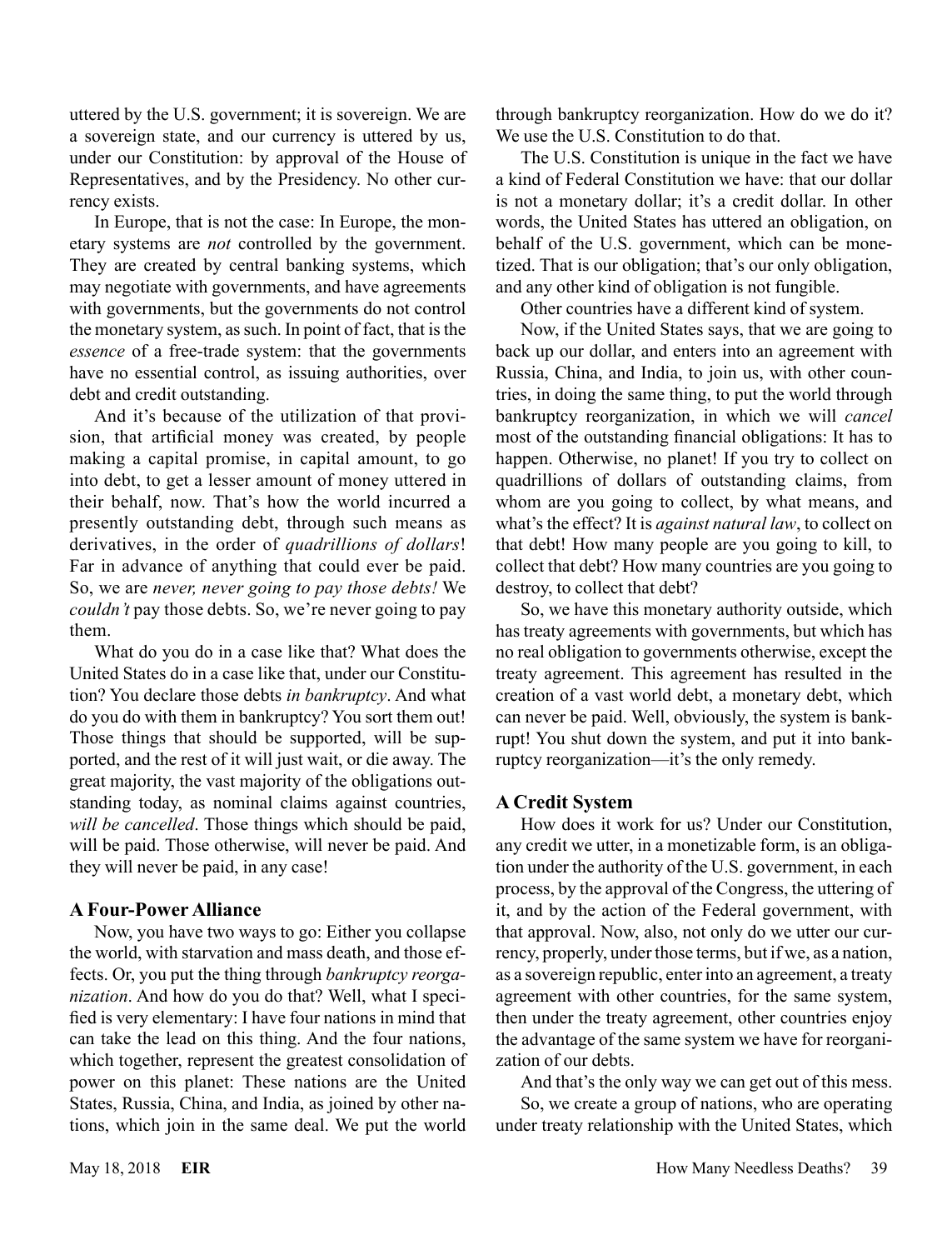

*United States: Contour farming in Iowa, alternating alfalfa with corn, provides protection from soil erosion. American agriculture, once the world's best, must be restored.*

A Four-Power agreement among the United States, Russia, India, and China is essential to reorganize the financial system and stabilize the world situation. These nations are each very different, and have unique problems and unique contributions to make.



Indian Space Research Organisation *An Indian satellite launch. India has a top-rank scientific and technological cadre force, dating back to the Nehru years.*



www.sysu.edu.cn/en

*China's Sun Yat-sen University. China is committed to advanced technology and educating its huge youth population, although it faces many obstacles.*

gives Constitutional protection to this, so that we now have created a new system—a credit system—to replace the existing monetary system. And everything that is put under the protection of the *credit system*, is now solid. Everything else is thrown onto the floor, to see what you can pick up: It's in bankruptcy.

So therefore, we can create a new credit system, among nations, which I think—if the United States, Russia, China, and India agree, most nations of the



*Russia's Trans-Siberian Railway was built on the principles of the American System of economics. The nation is reviving an emphasis on infrastructure development, after long neglect. This image is digitized from a 1910 color photo, made on three colored glass plates.*

world will happily join us, especially considering the alternative. And therefore, we can create a new world system, a new money system, a credit system as opposed to a monetary system. And under those conditions, we can proceed to advance credit on a large scale, for physical reconstruction of the world's physical economy. We can organize a recovery of the same type, which we undertook with President Franklin Roosevelt, back in the 1930s and 1940s. And we won't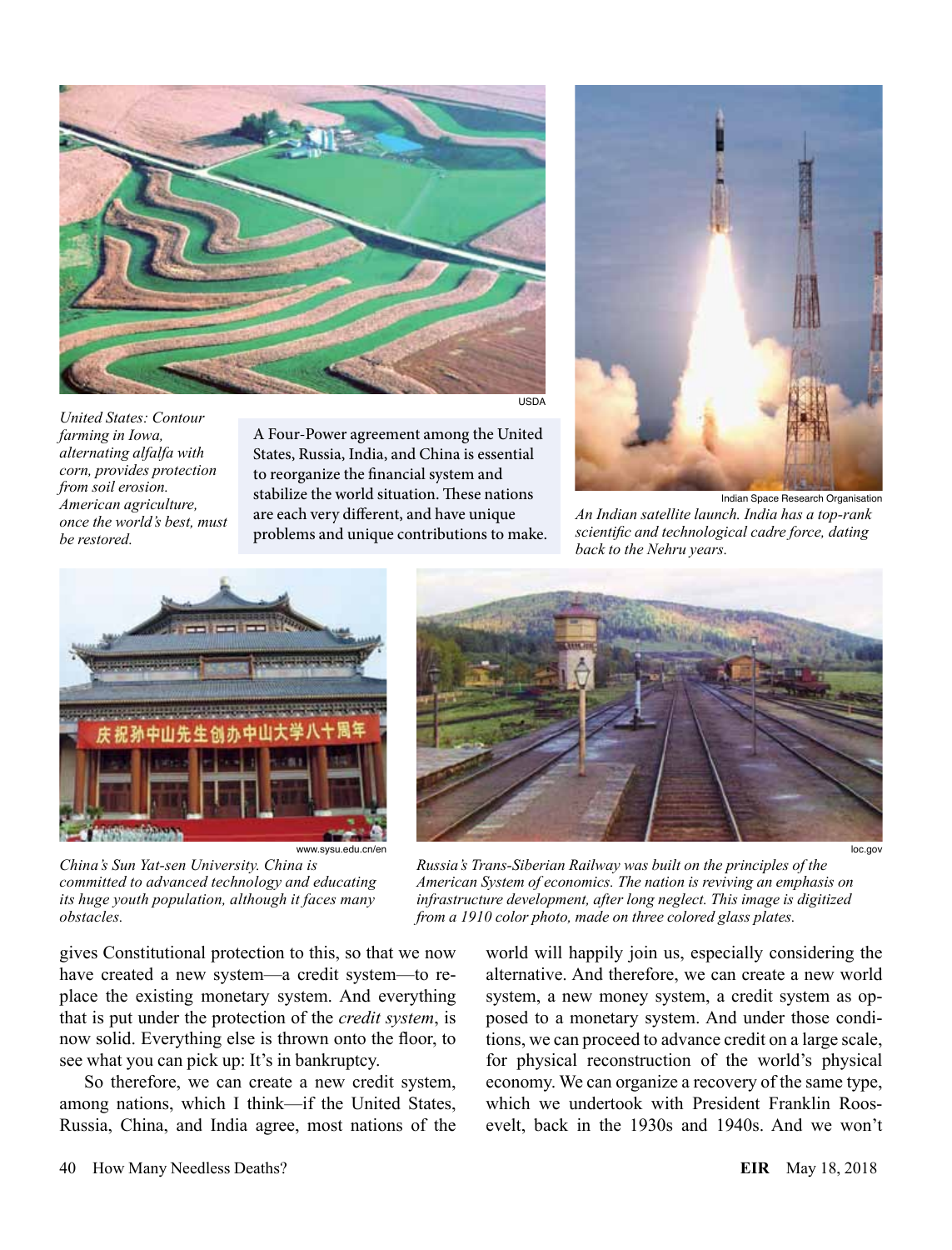change from that, I should think, once we've done it.

That's the only alternative.

Now, what that means is, politically, the end of the British Empire; or what's called the British Empire. The British Empire is the present world empire. There is no other empire on this planet today, except the British Empire. The use of the "empire" to describe any other system, is incompetent. The British are the only empire, and the British Empire is that which controls the dollar, the floating dollar today, the monetary dollar.

So, under these conditions, we then proceed to world reconstruction. And what we do, instead of the present free-trade system, is we go back to a protectionist system, a fixed-rate system; in other words, currencies will have a fixed rate of exchange with respect to each other, or adjustable by treaty arrangements, but they do not float. And we then proceed to utter the credit, for large-scale infrastructure investment, which will be the driver of the physical reconstruction of the planet. *That's the only remedy.* Any suggestion but that, is insane. Any failure to do exactly what I've prescribed, is insane. All sane people will, therefore, immediately agree—or we will have to draw the obvious conclusion.

So, that's what I outlined, in essence, as to how this would work—that's the core of it. This is the U.S. Constitution. It's a system which worked, every time we've used it. If we go back to it once again, as we did under Franklin Roosevelt, we'll come out of this nicely.

# **Globalization: A Crime Against Humanity**

What are we going to do, however? We have, then, a physical economy, which is a mess. We have a situation in which the people are in jeopardy, life is in jeopardy; the conditions of life, the *physical* conditions of life are deteriorating throughout the United States and elsewhere. We have a problem of starvation in many parts of the world. Much of the human population is now in desperate jeopardy, because of current food prices and current organization of food production. Globalization has become a mass murderer, and globalization is virtually a crime against humanity, in its present implications.

We set up a system, as you may have noticed, with the case of Monsanto and other ones, where we grow food in one country to be eaten in another country. And we don't grow food for that country, much in your own country. You grow food for other countries, under the present kinds of agreements, WTO type agreements, to produce food for people in other countries. For the food you eat yourself, you have to go to a completely different country than your own, and get them to produce food for you. In the middle stands someone who's a dealer in food, the international financial community, which determines the prices which are paid for the country which exports the food, and also determines the prices paid for the country that buys the food to consume it. And what we've done recently, is we have destroyed the independent food-producing capabilities of nations, so they no longer have self-sufficiency. They are at the mercy of something like the WTO, which is a form of mass crime against humanity! The WTO should be repealed, immediately; cancelled immediately! It's a crime against humanity, its very existence. People should grow food primarily in their own country, and get supplementary foods of special types they may require from other countries, where they're better produced. But the sovereignty of a nation, in respect to its own production and consumption of food, is primary. So therefore, that part of the system has to end.

Most of the other features of globalization have to end. They will end, if we're human, if we're decent. And that means a complete change of course from what the present trend in policies is. Most treaty agreements that now exist will have to be cancelled, relevant to this. And practices of this type will be outlawed. Food prices will be under international supervision, to make sure there's no more of this fraud.

You have to realize, that billions of people's lives are presently in danger, as a result of these WTO and related policies, the effect of them. That's our problem. And our remedy is to use great power on this planet, to force through a system, a fixed-exchange-rate system, to establish a credit system in place of a monetary system, and to launch large-scale projects through joint credit structures which finance these projects, which enable nations to build their way out of the present physical mess we have today.

It's a tough one. And people say, "Why do you want to do that? Couldn't you take *slo-o-w-er* steps? Slo-ower steps?" "Well, you know that train's coming down the track, and you're walking across it—do you think you should take slo-o-w steps?"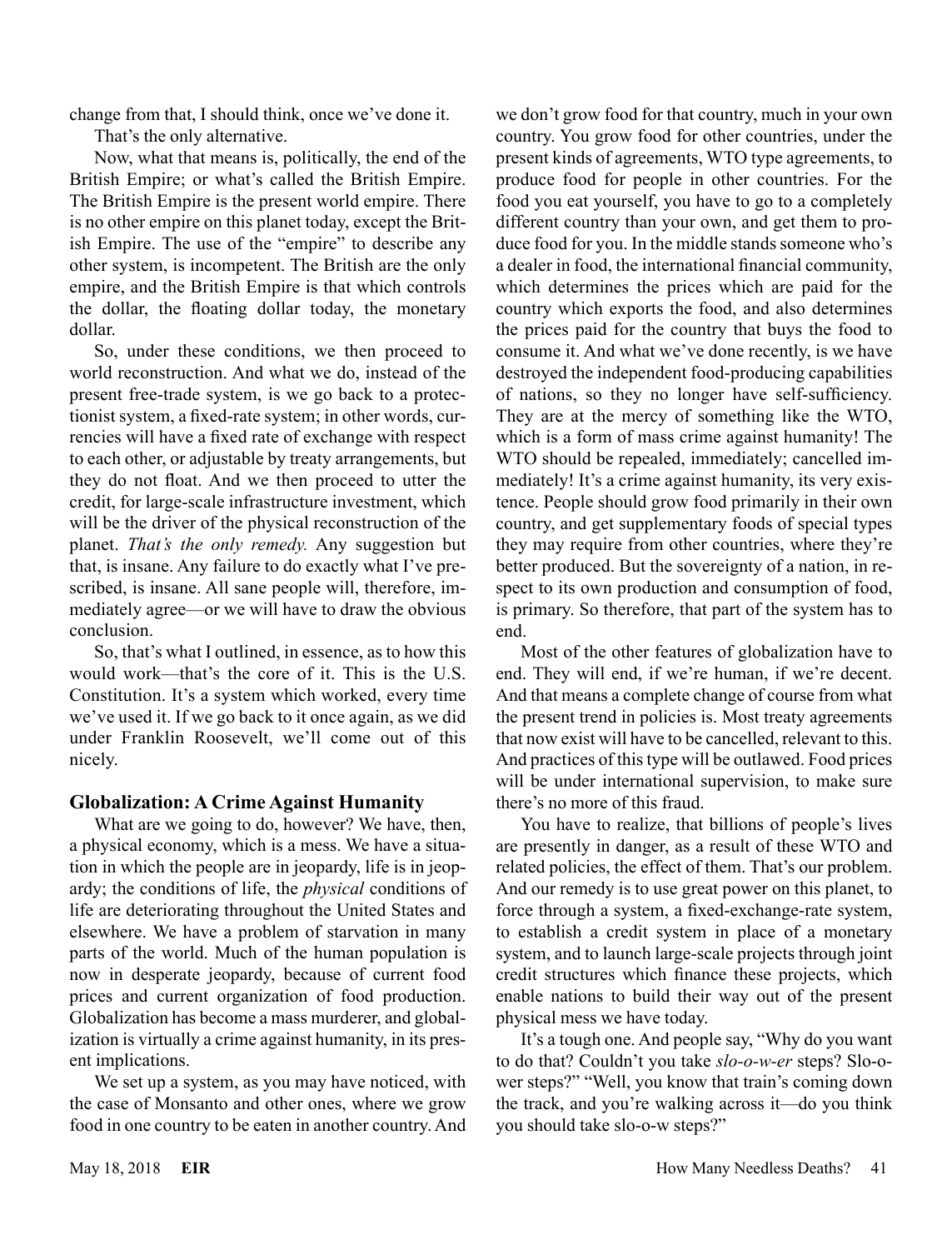No. So therefore, what you need, is you need these four countries. And they are different countries, as you may have noticed, not only different as nations, but they have different characteristics. We have one characteristic, as the United States, when we're functioning properly. Russia has certain characteristics which are unique to Russia. China has characteristics, including social characteristics, which are unique to China. India has characteristics which are different than any of the other countries. But this is a great part of the human race, the population, totally. And you have countries that are associated with them, like Japan. Japan's market is principally Asia. Its best market, for its high-tech production, are neighboring countries of Asia, which include Siberia, include the mainland of China, and so forth—that region of the world. Japan has a high-technology capability, which is extremely valuable. Korea—especially South Korea, but really Korea as a whole—has also a very significant potential. Also Korea is different than Japan and China, and Russia, and therefore Korea is a very valuable country, in the sense that it's not the same as China, Japan, Russia, and so forth. And therefore, the cooperation among these countries of different characteristics is a very important stabilizing factor in the world situation. It also is a key part in production.

#### **The Problem of Power-Generation**

India has completely different characteristics in this respect, but it also has, in effect, similar problems. The most common problem, is power. Now, we have nuclear power, developed today. It's the only decent power, that we have for dealing with these kinds of problems. Because, you can not measure power in calories. Only an idiot, or someone who is ignorant would measure power in calories. That is, a kilowatt of sunlight, and a kilowatt of nuclear power, are not the same thing. You can not replace a kilowatt of nuclear power by a kilowatt of sunlight.

In the process of power, the low end of power is generally sunlight, as it impinges upon the Earth. That is a very poor quality of power. Now the best thing you can do with sunlight, is what we tend to do with Earth naturally. That is, sunlight has a very low cross density in terms of intensity, as it hits the Earth. The most useful thing that sunlight does, is it helps to grow plants. Now, how's it grow plants? Well, one case is, of course, the

green plants. Take power in terms of being applied to green plants. Now, the green plant has something in it called chlorophyll. Now, chlorophyll has a wonderful quality: Is that the individual chlorophyll molecule, which looks like a pollywog under a microscope—it has a long tail which is sort of an antenna; and it has a head with a magnesium molecule in the head. And the sunlight impinging on this antenna is now captured by some of these mol-



ecules. The power which is obtained by this antennalike section of the molecule, now powers the magnesium head complex of that molecule. These molecules interact together, and what it does, these collections of molecules in chlorophyll, is increase the energy-flux density of the power which it has absorbed by means of these tails, from sunlight. This high-intensity power then converts carbon dioxide and so forth, into oxygen, and carbon products, and living things. So this, in turn—the increase in chlorophyll—cools the atmosphere, gives you a more uniform temperature, it turns a desert into something else, and that sort of thing; and therefore, all life on Earth depends, to a great degree, on this action of chlorophyll: of converting sunlight, through the action of chlorophyll, into a higher order, which then feeds all kinds of living processes, grows trees, cools the atmosphere. It does all sorts of good things. And this process is now essential to the system of life on Earth, and developing the entire planetary climate.

*If* you go to solar energy as a source of something else, and take the sunlight and now put it into trying to heat something, directly, what're you going to do to the climate? You're going to increase the temperature of the climate? Because you're not cooling it; plants cool the climate, green plants. You're going to have a higher temperature. You're going to come to creating an *artifi-*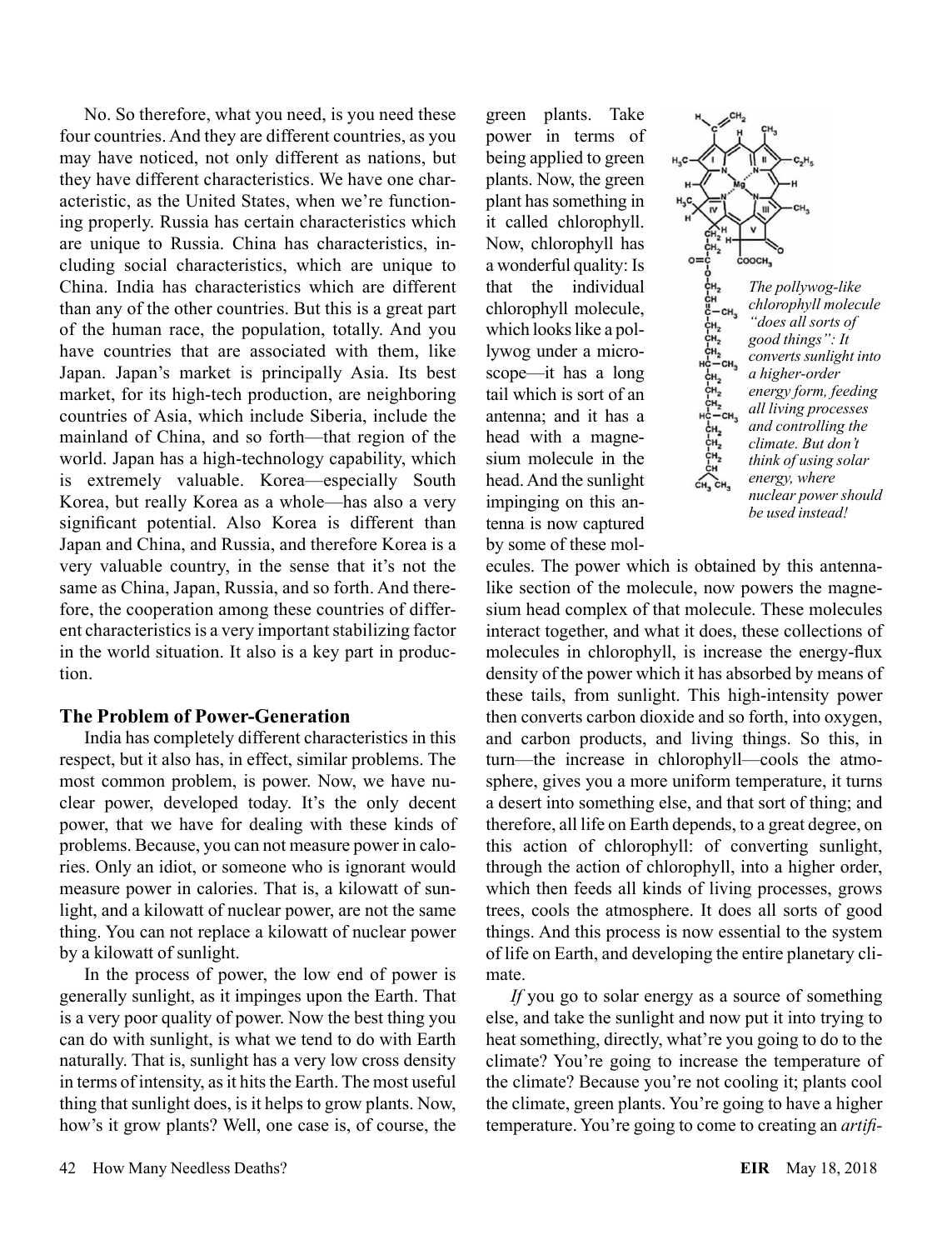*cial desert*! Where you want a green planet, you are creating *a desert*. And you say, "That's better for nature." This is only from the mind of denatured idiots, who think of these kinds of things. That's why they're called denatured.

So, in any case, therefore, the key thing here, is to increase the energyflux density of power. Now, how do we do that? Or how have we done it so far? Well, you can burn brush that's not too efficient. Again, you're burning something that was once alive. Another way is to burn wood, as such—a little bit higher order of fuel. Or you have charcoal; now, charcoal is a little higher order in combustion, in terms of energy-flux density, than just wood. Or you can go to coal, which is more efficient than wood. You can go to a more efficiently condensed form of coal, called coke. You can go to petroleum, a still higher order. You can go to various kinds of natural gas, that's a little bit better.

You can go to nuclear power: Boy! A factor of a thousand times or more better! You can go to a hightemperature gas-cooled reactors oh, you're getting up there, buddy! A high-temperature gas-cooled reactor

of a pebble-bed variety, you can start to desalinate, in a great way! You can take and provide large masses of water, and create the conditions of life. Don't use petroleum the way you do it now: hauling cheap petroleum all over the planet at high prices, to burn it! You generate, from water, you generate high-temperature gases, which are much more efficient for airplanes and automobiles and so forth; and other kinds of synthetic fuels. Then we will go, at some point, to thermonuclear fusion, which is still tens and thousands of times more efficient than that.

So, in this process, we go to higher and higher degrees of man's power to shape nature, per capita and per square kilometer. So, by going to these greater energy-flux densities of power, we're advancing the





*The key thing is to increase the energy-flux density of power. Go nuclear! The best choice is the high-temperature gas-cooled reactor (HTR). Left: An artist's depiction of a proposed HTR reactor, coupled with a hydrogenproducing plant. Right: The bottom of the* 

Institute of Nuclear Technology, Tsinghua University

condition of life on the planet, for mankind as a whole.

Now, what we obviously wish to do, is just exactly that. For example, in the case of India: India has a large supply, a natural supply of thorium. Now, thorium is a material which is related to uranium in its function, but it's generally not useful for making nuclear weapons; it's useful for producing power systems. India has the capability, with thorium, and with a large stock of thorium, and with thorium reactors, to increase the energy-flux density of its area. Now what that means is, you have in India, take a case, about 70% of the population is not too well trained, not too technologically qualified. But that's not going to stop you, because if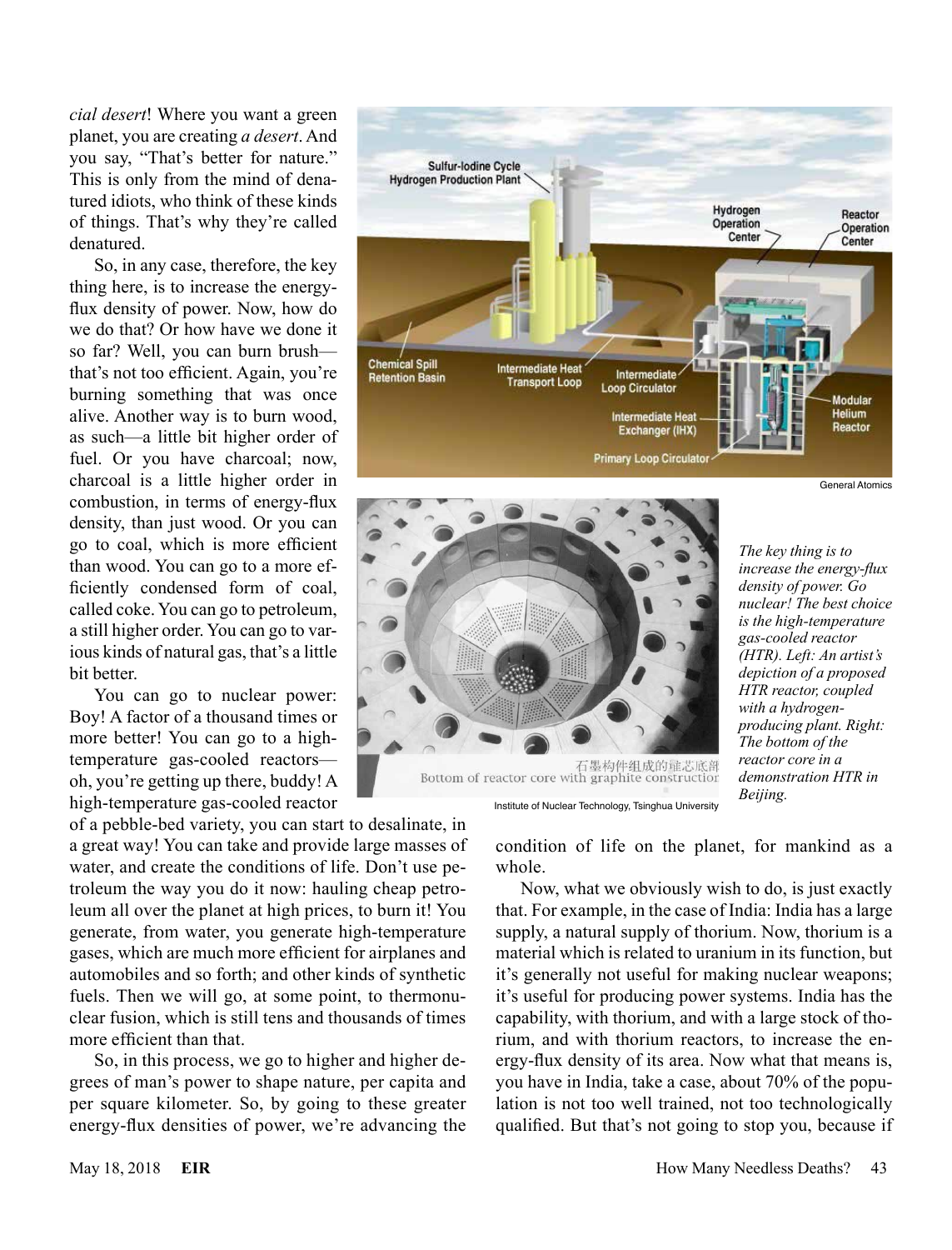

*Thermonuclear fusion will be thousands of times more efficient even than fission power. Shown here, Korea Superconducting Tokamak Advanced Research (KSTAR), at the National Fusion Research Institute in Daejon, South Korea.*

you can increase the power available, locally, per capita and per square kilometer, in a country, you can take the same quality of labor—which is not too efficient, because it's not skilled, it's not trained—but you can increase its productivity without yet changing the way it behaves. By power supply, you can provide water, through desalination; or other kinds of things. So you create an environment, an infrastructure environment, in which the same quality of effort, the same level of skill by an Indian worker in a village, can be increased by several times, several-fold; conditions of life can be improved.

So therefore, the general method we've used in humanity, in our successive ventures, is to improve the environment, the environment of production, which as a lever, increases the productivity of production, in

human terms, in terms of human effect. Therefore, you *upgrade* the conditions of life, by concentrating efforts on improving what we call "basic economic infrastructure," that of art, agriculture, and industry, and city life, and things of that sort. And that's the way we have to go.

#### **Save the U.S. Auto Industry?**

For example, the question will come up; it comes up all over the place: Shouldn't we go back to making automobiles again? No! I fought for that back in 2005, and early 2006. The Congress of the United States killed the idea of saving the automobile industry, when I was about to save it. They killed it in February of 2006: Now, the same idiots, who killed the automobile industry and destroyed it in February 2006, are now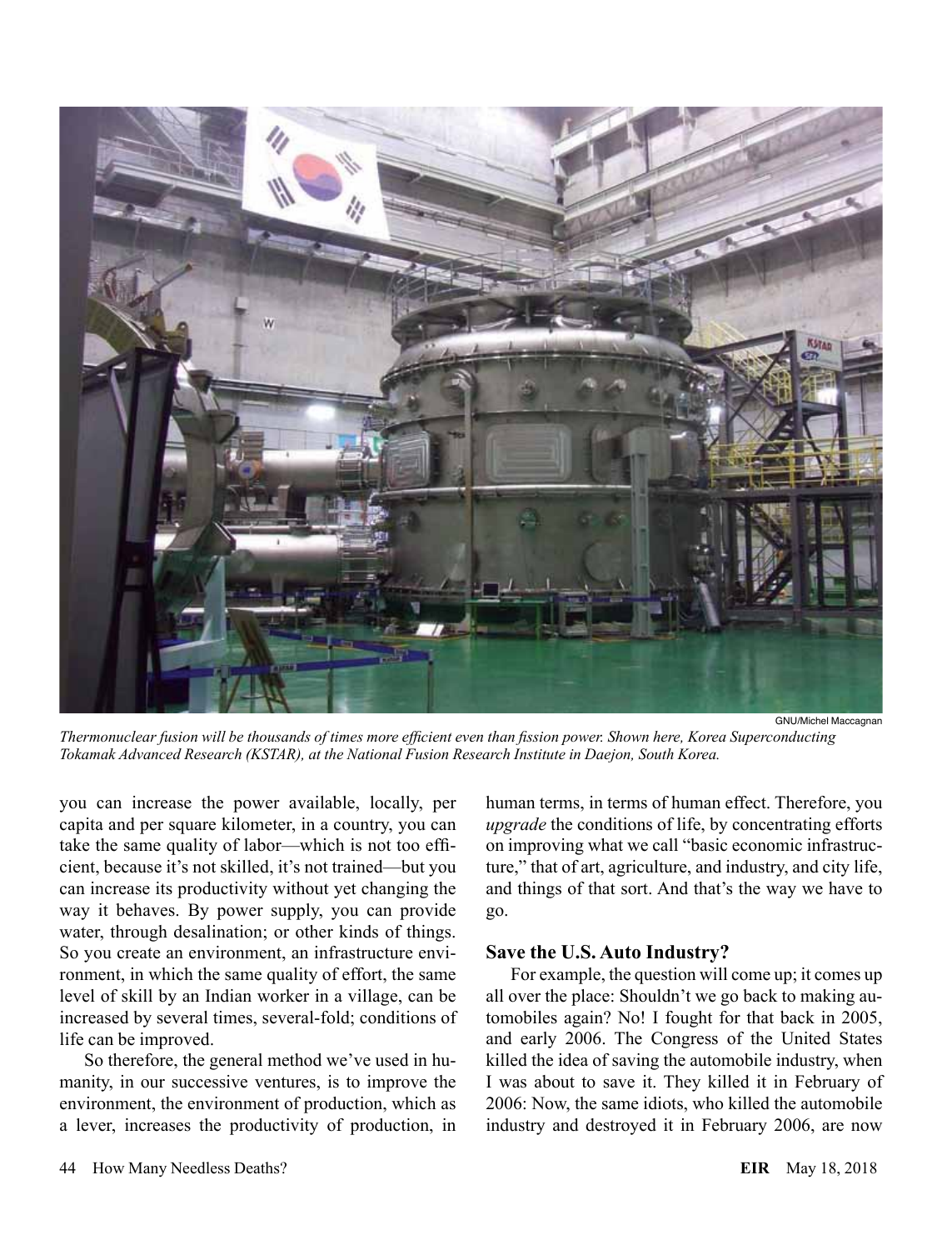



*Farming in Radjastan, India. Indian farming is being smashed by globalization, leading over 100,000 farmers to take their own lives in the last five years.*



*India's IT sector is no solution to the nation's economic problems. Here, a BPO India Call Center. American consumers are well acquainted with such call centers, which deal with everything from software viruses to broken washing* 

*machines.*

biles—the Japanese are doing a fine job of more than filling all our requirements. There is an excess of automobile production, en masse, throughout the world! Why are we going back into the automobile manufacturing business? To produce vehicles we can't sell? Just to look at them?

Well, let's try something else: Let's take the highways around here. What's the congestion: How much time do you lose every day in commuting to work in the Washington, D.C. area? What is it, two hours commuting for you? Two and a half hours each way? What are the tolls you pay on these routes? How much of your personal life is lost by this commuting—as opposed to what you would have, if you had a high-speed rapid-transit system network to transport you, without having to drive the car, without having to smell the other guy's gas, ahead of you. You're getting sick.

How much would you like to have more time for family life? If you're spending five hours a day commuting, what kind of family, if you have two adults, both working, and some children: What kind of a family life are you creating, for Americans with that kind of arrangement? Shouldn't we have, instead of all these automobiles on the highway, with all these tolls, and all these fumes to smell from the automobile in front you—wouldn't it be better to get a shorter, and faster transportation

system? And to have a better family life? Maybe a few hours a day saved, for some kind of normal family life, not wondering what your children are doing all these crazy hours?

Don't we have a shortage of clean power sources? Don't we have a shortage of investment in manufacturing things that we need, which we're wasting on this sort of stuff?

And, do you have clean water? Do any of you remember the time, you could get safe, fresh water, out of a city water system, from a tap? Do you remember

ABr./Antônio Milena *Washing clothes in a ditch in Mumbai, India. Many people fled poverty in the rural areas, flocking to the cities in search of jobs—which turned out not to exist.*

saying they're going to come back and start producing automobiles again, having destroyed the market for, and the ability to produce automobiles! Simply because people want to manufacture automobiles, there's a form of fantasy life now! There's no sense for the United States to go back into the automobile industry, not at this time. It's insane! But it's attractive to people who don't think.

Why are the people who shut down the auto industry, in February 2006 when I was working to save it, or save part of it, and save the industry, as well as the automobile production—why do they want to start it up now? They shut it down! The present Speaker of the House was one of those who shut it down! She says she's now promoting it! Did she change her mind? Did she change some other things? It's all fakery.

What we need now, is not U.S.-produced automo-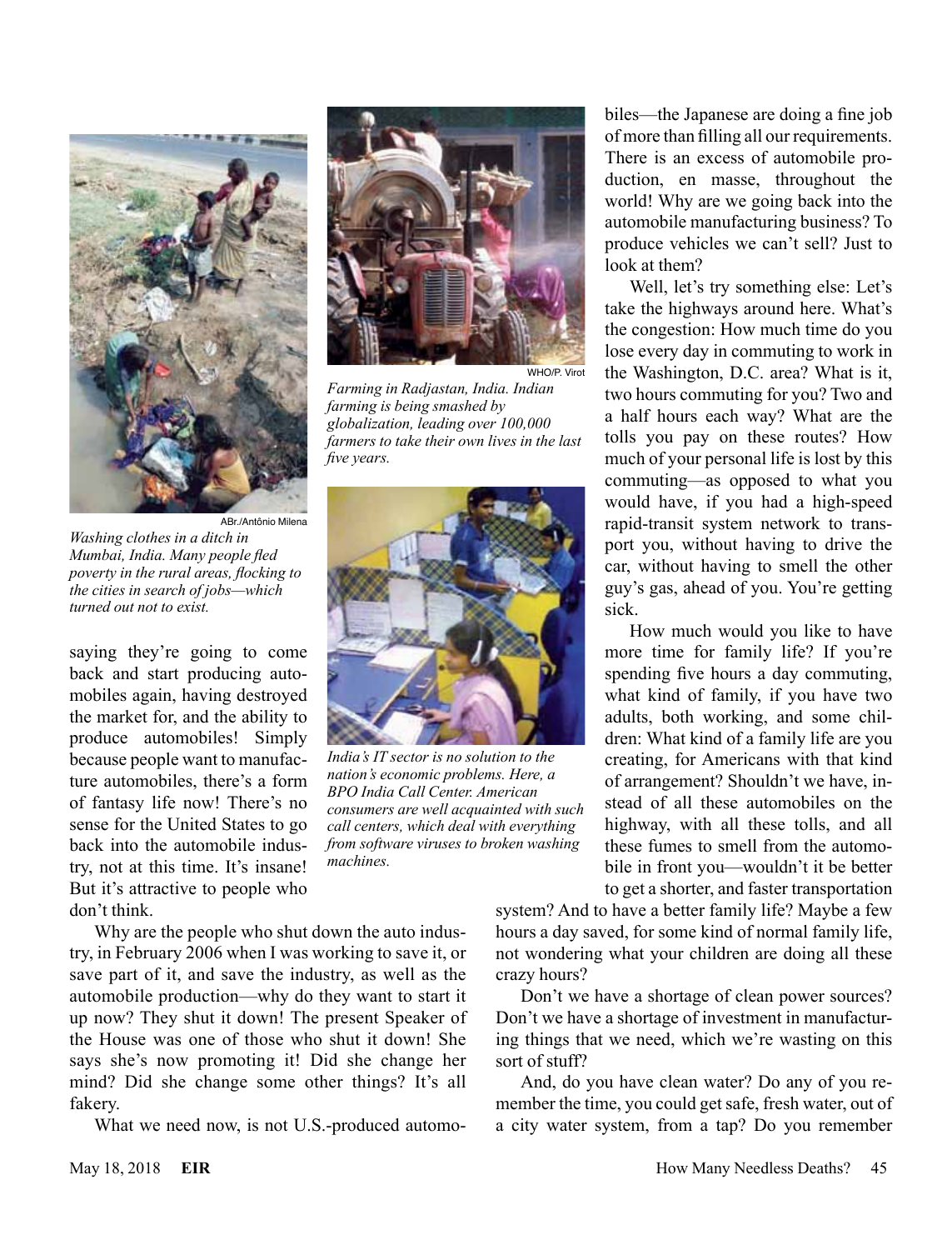

Transrapid

*The German-built maglev in Shanghai, China. High-speed rail is the best solution to the congestion of highways in the United States and other countries. The technology exists, so why not build it?*

when that was? How many bottles of bottled water do you drink a day? How much does it cost you? How much did it used to cost you, the same amount of water, safely out of a tap?

# **Build Vital Infrastructure, Worldwide**

So, what you need—the conditions of life and the conditions of production; we have a shortage of infrastructure in this country, of basic economic infrastructure. Not infrastructure like sidewalks, to pay

taxes on! You have people in New York, like this crazy Mayor of New York: He wants to take over the infrastructure. He'll buy your sidewalk, and he'll put a tollgate at each block! This is not what I mean by infrastructure! What you



need are the basic things, like a generally *free* transportation system! We don't need the tolls! We don't need the tollbooths! They're not digestible. The story about

*The LaRouche movement in New York City rallies against the fascist policies of New York Mayor Michael Bloomberg (inset), Oct. 30, 2008. "Mouseolini" Bloomberg is giving the Fascist salute. If Bloomberg had his way, he'd put a tollgate on every sidewalk!*

getting "toll house cookies" you never get toll house cookies in tollbooths! So, it's consumer fraud. We don't need that: What we need is an environment which is largely a free environment, because that's not the way to have commerce; but an environment which is not just free, but it becomes an essential part of providing the environmental conditions of life, in which the productive powers of labor, per capita and per square kilometer, are increased.

So, in many parts of the world where you have poor people, as in Africa, with no infrastructure, and other parts of

the world like that, you're not going to get a significant increase in productivity by applying the effort to the local point of production. You're going to increase the productive powers of labor, by providing the infrastructure, which enables the existing level of personal skills to be much more efficient in terms of their effect.

EIRNS/Ryan Milton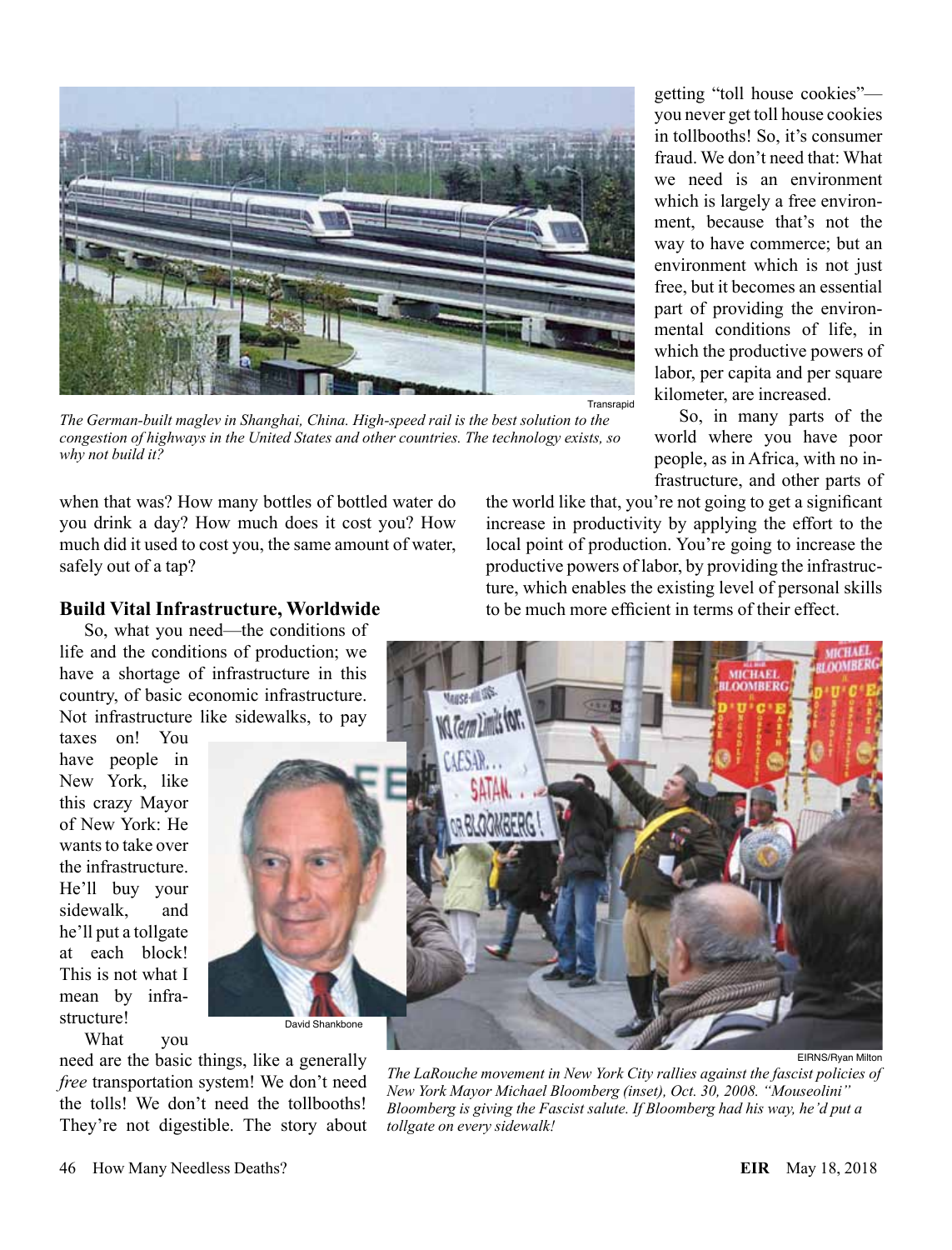Kill the bugs, in Africa! Maybe some food will survive. Africa is one of the largest food-producing areas in the world, but most of the food doesn't survive to get to somebody's mouth. The diseases are not controlled; you don't have the transportation systems in order to connect communities, to provide the services which are needed for agriculture.

What we need in the United States, and other parts of the world, is the basic development of improved infrastructure, as it affects human life and production, in order to increase the productive powers of labor per capita. That's what we need in the United States. We need to increase the productive powers of labor. At the same time, we have a population, which, over the past period, over the past 40 years!— 40 years! *Forty years!*—the United States has been losing productivity per capita over 40 years. It started back in 1967- 1968, we began to lose, shrink, net infrastructure development: Over the course of time, we lost our industry, we lost our productivity, we lost science, we have people doing kinds of work that is not work any more, just make-work to keep them busy; and services, to service services, to service services. We destroyed that! We have a people that no longer have the *skills* to produce what they used to be able to produce with the same population then, today. We've lost that.

We have been insane *for 40 years*! Since 1967-68, Fiscal Year '67-68. We have been losing infrastructure. Under Carter, we had a disaster! We wrecked the U.S. economy under Carter! That was

Carter's great achievement! Under the guidance of David Rockefeller, with the Trilateral Commission. We've been destroying the United States! We've been destroying Europe! Look at Germany, since 1990: The economy of Germany was destroyed, on orders from Margaret Thatcher, Prime Minister of England; supported by George H.W. Bush, the father of the present idiot; and the support of Mitterrand. Germany, which was a powerhouse of productivity, has been virtually destroyed by this order. Similar things have happened



*Germany, which used to be a powerhouse of productivity, has been virtually destroyed since 1990. Here, a closed factory in Berlin.*

*The end of communism in Russia in 1991, and its replacement with "free-market" oligarchism, destroyed most of what remained of the nation's productivity. Russia's leaders are now trying to restore it. Here, a woman sells goods at an open-air market in the 1990s.*





in the rest of Europe: Poland is much worse off, today, in terms of productivity, than it was under the Warsaw Pact. Other countries of the former Comecon states, are similarly situated. We destroyed Russia, in terms of economic productivity. We destroyed essential parts of the productivity of the entire planet; we destroyed technology, with these measures.

And therefore, we have great needs for breakthroughs in technology, which are within our reach; but we also have to be able to assimilate technology, by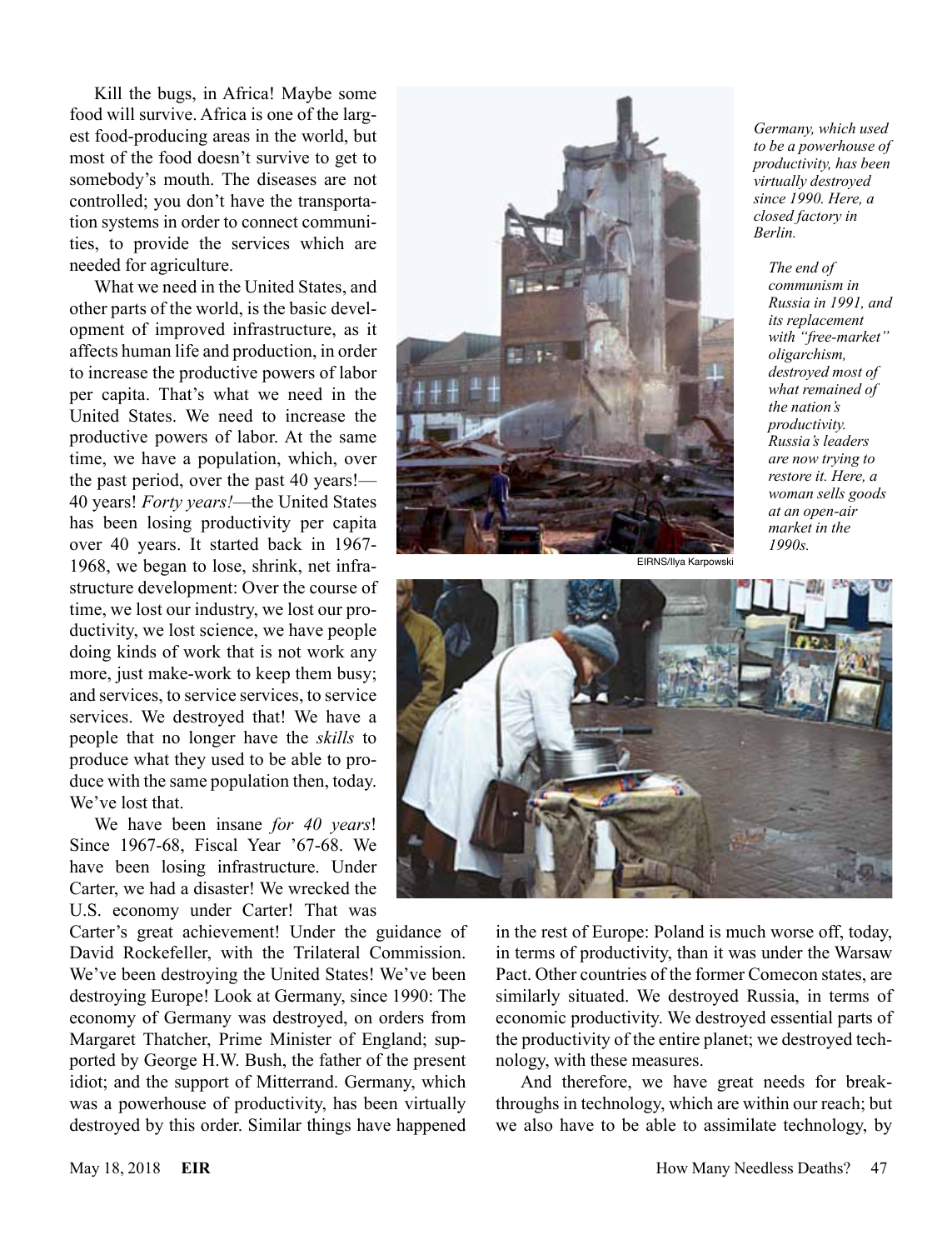

*The United States used to have a balance of agriculture, infrastructure, and industry, dispersed throughout the country. Now, family farms have been replaced with centralized cartels, and former farm belts have turned into wastelands. Here, a Missouri rice farmer.*

what? By improving infrastructure: the infrastructure which is necessary to enable labor of a certain skill to improve its productivity, because we have unskilled people! We don't have the skilled labor population we had 40 years ago! We've lost it! We have a very small fraction of that. We're about to lose much more of that, right now.

Look, take the aircraft industry—we were talking about this today. We have, most of the modern planes that we're developing, aren't flying! We're flying old planes, of lower technology. We've lost the technology that we once had, or the relative technology that we once had. So we've got to back to that, and dig up that. So, what we need is the large employment, that's feasible, for the development of the basic economic infrastructure which is needed to increase productivity per capita. And to then use that, to gradually phase in the population, back into the kinds of production levels we used to have, when we had the skills to do that.

So, putting money into automobiles that you can't sell, hmm?—which you can not compete in productivity with other countries which are producing automobiles, because our capability—we were doing it already before we shut down the automobile industry; while Japan and Germany, especially Japan, and Korea, were increasing their productivity in the area of auto and related things, *we weren't*. We were using old technologies, to produce so-called "new, modern" cars. We can no longer compete with Japan or Korea. We lost it—that was a deliberate choice, a policy choice.

So what we have to do, essentially, today, is we have to think in these terms, go back to a high-energy-density policy. If you don't believe in nuclear power, you're an idiot. You're not going to succeed. You have to go back to a high energy-density system of infrastructure. Stop all this highway building! Get back to mass transit.

We also have an insane policy on development of the economy generally. We used to have the idea of taking every state of the Union and developing production in every state: In other words, you spread production and its skills throughout the United States. That was one of the functions of our developing of a national transportation system. You didn't have super-industries

where the whole industry was concentrated in one corner of some state and not in others. We had a balance of agriculture, infrastructure, and industry, which we used to develop the separate states of the United States, at least to a certain degree. So we distributed the productivity over the countryside. We didn't try to get giant industries to gobble up all of these things.

So we would balance the cost of production against the economy as a whole, this whole territory.

We were doing, essentially, with many wrong things included, but relative to today, what we were doing 40 years ago, was sane, compared to what we're doing today, which is relatively insane. And our first objective is, to do what is immediately feasible, is to recapture the kinds of things we used to do, and do them once again. And measure what we assign people to do, to what the present skills are out there.

One of the first areas we have to get into, is the system of education: Our public education system stinks. So you've got to get back to an education for human beings, not for monkeys. And often emotionally disturbed monkeys, is what we're doing today: We're turning children into emotionally disturbed monkeys, which creates a market for teaching children who are emotionally disturbed. And the training program itself, increasing the disturbance. That's what we're doing.

So we have to get back to the standards we used to practice, and realize that we've been systematically de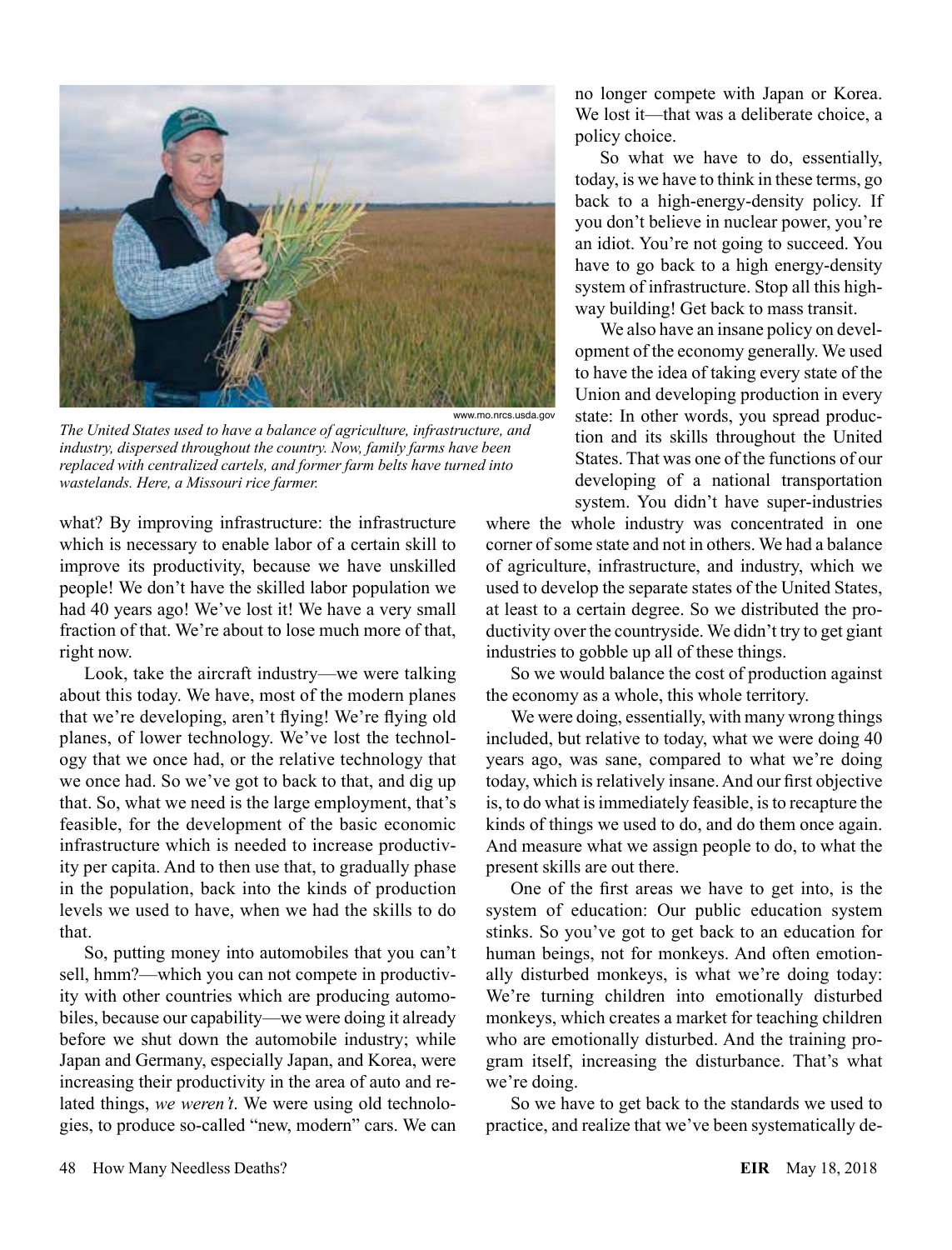stroyed by the policy-changes which have been in effect over a period of time.

### **Roots of Our Problem: British Fascism**

This goes way back, and we have to remember how this happened: In the 1920s and the 1930s, before the election of Franklin Roosevelt, coming out of the First World War, the leading financial powers of the world, were headed toward global fascism. That was the policy. Germany did not create fascism; Britain did. Hitler was put into power in Germany by the British, with help from New York City, people, like the grandfather of the present President of the United States, Prescott Bush. Prescott Bush was the guy who personally issued the order, which refinanced the bank, and refinanced the Nazi Party in the end of 1932, to enable Hitler to become dictator of Germany in January of 1933. And these guys, including that crowd, including Prescott Bush, remained on the Nazi side, up into the time, we ourselves were going to war against Nazi Germany. And he got into trouble at that time.

Truman was also involved in that kind of stuff, back then.

The whole Wall Street crowd was just as Nazi as the British were, and the British created Hitler. It's absolutely clear. They created Mussolini. Winston Churchill was a backer of Mussolini, up until the time that Mussolini invaded France. And Winston Churchill was still his friend, even after that. Winston Churchill was still supporting Hitler, until Nazi Germany invaded France.

So Hitler was not a creation of Germany; Hitler Germany was a creation, largely, of London, with support from a lot of people in the United States—including from the grandfather of the present President of the United States, Prescott Bush.

So, what happened in this process, is, Franklin Roosevelt, in becoming President—over the objections and the opposition of the financial crowd of J.P. Morgan and Co., which supported Hitler and had supported Mussolini—Roosevelt produced a miracle of saving the world from going into a fascist dictatorship, then. And the British finally agreed to go along with him, when Hitler invaded France, and broke the agreement that Britain had with Germany in support of Nazism.

So, what we did, in my generation, in going to war against Hitler, and in setting up what Roosevelt intended should become a post-war development, changed history for the better. But the moment that Franklin Roosevelt died, we were in trouble! (I was there; there are a few, maybe one or two in this room, who were there at the time, who were adults at the time, as I was.) And they moved as fast as possible, as time would allow and public toleration would allow, to move back in a different direction: Back to exactly the policies that Franklin Roosevelt had opposed, back in 1932- 33.

And that's the root of our problem.

So today, when I am proposing what I'm proposing now, which sounds to anybody looking back on those days, as exactly—I'm proposing to go back to the kind of philosophy of outlook that Franklin Roosevelt represented, back then, in '32-33 and afterward.

I'm going against them, kicking against the pricks.

Because the trend is what? The trend has been continuously one toward *world fascism*. That's what's been happening in this election campaign, so far this year. A drive toward a new kind of world fascism, called "globalization."

Therefore, if you look at this, look at the process by which we have been destroyed from what we were becoming, and had become, up until the end of the last war, especially since 1968 to approximately '71. If you look at that, you see, this is not some "natural" process: This is the natural *consequence* of an intentional direction of policy in the wrong direction! We didn't collapse because we were worn out; we didn't collapse because the environment was strained; we didn't collapse for any of those reasons! We collapsed because somebody intended that we should be collapsed! Because they wanted *their* kind of society, the kind of society they were headed toward, under Wall Street influence back in the 1920s, into the early 1930s. And we had a replay of that, right in the recent election campaign! A replay of 1932. Only in that case, Roosevelt won.

So, we're in trouble today, only because we made that change—and we've made it again, back in the same direction.

# **We're Going Straight to Hell!**

Now, the question is: Do we want to survive? If we want to survive, we have a lesson of how to survive, in what Roosevelt in particular accomplished as President, during the time he was President. We can survive. But, if we don't, we're not going to survive. As a matter of fact, with the present conditions, if those changes are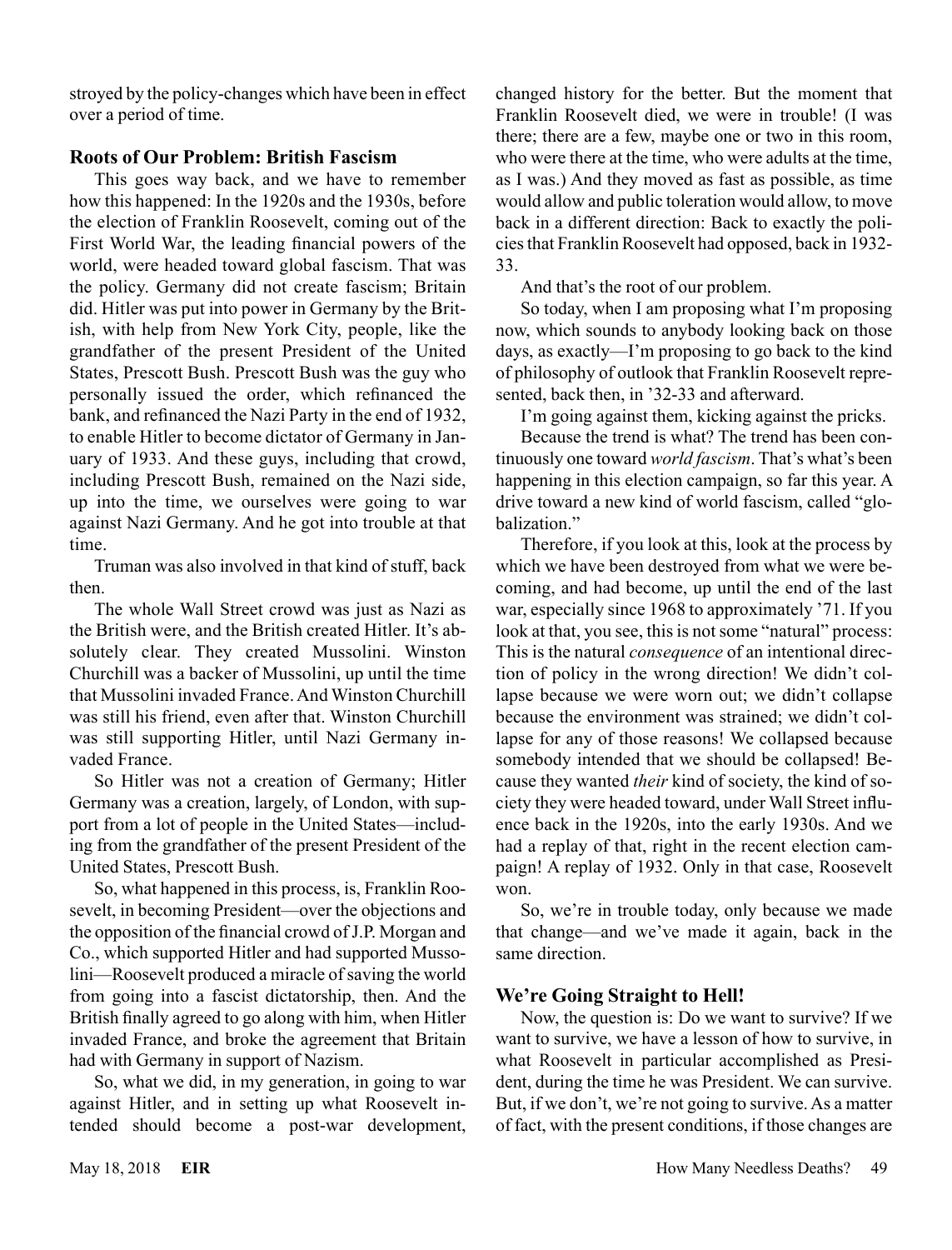not made, you must expect that there will never be a recovery of the economy: *This present crisis will be a permanent one.*

We now have between 6.5 and more billion people on this planet. Two generations from now, we will have less than 1 billion, something like the dark ages of the 14th Century. And if we continue in this direction, the direction we're going in now, the direction which we're going in as of the 18th of November, the direction we're going in as of the end of the week—if we continue in that direction, that's where we're going: We're going straight to Hell!

And the alternative is, to turn this around. Go back! Recognize: *We're headed straight toward Hell, right now!* This is not somewhere down the line: We're talking about this year—we're talking about January, February. This joke that was passed this week [at the G-20 meeting], this joke with this President of the United States, this silly fool! And the silly fools that were participating. Many people were not silly fools there, but they said, "We're going to go along with this, because this guy's getting out of here. It's temporary." If we go in that direction, we're finished. Civilization as you've known it is finished.

It's happened before! Look at the history of mankind in total! Look at what we know about the history of mankind. This has happened before! Not exactly the same thing, but the same type of problem! Mankind had a civilization which was on the way up: The conditions of life of the average person were improving; the culture was improving; technological-scientific progress, in terms of those times, was going on! Mankind was on an upward course!

And BOOM! Something like this intervened. The civilization went into a crisis, and collapsed. It's happened repeatedly. Dark ages are a characteristic of mankind, at every part of mankind. In every case, there was the possibility of not letting that happen. In many cases, it was allowed to happen; no one resisted.

Are we now going to resist? Do we care what happens to our people, what happens to the country in the coming period, what happens to the world? Are we willing to kick against pricks? Are we willing to say, "No, no, no! You don't do this to us"? Do we have political leaders who have the guts to do what's necessary? Do we have political leaders who have even the guts to *recognize* that it's necessary, even if they don't have the guts to do it?!

We have people, who tell me, "Well, can't you com-

promise? Can you start this a little bit here? A sample, a teaser here? To see how it works?" When you're on the ship that's sinking? The *Titanic* is sinking, and you want to argue about stateroom accommodations?

That's our situation now.

#### **Use the Presidential System**

So therefore, that's what I laid out on Tuesday, last Tuesday. It's an outline of exactly the policy we can follow. If we can reach agreement, in the United States—I don't care who the current President, I don't care who the President-elect is. We have a Presidential *system* which is more important than any President: Can the *Presidential system* of the United States decide to reach an agreement with Russia, China, and India *now*!—to take joint action, which will turn the planet around. And that joint action *would turn the planet around!*

Are we willing to do that? With the understanding that we're going back to the kind of policy that Franklin Roosevelt represented in his time, that we know we must represent, relative to our circumstances in our time? If we're willing to do that, and if we can engage Russia, China, and India, which are countries completely different in culture than our own, and different than each other; if we can engage in that, with those four nations, and others, to make a commitment to say, "This is not going to happen to us: We're going to take action to transform this planet. We're going to move upward," we can survive, we can succeed. Are we willing to do that? If we are, we can survive. And if we're not, we're a bunch of fools! And richly deserve what's going to happen to us, if we're not willing to do that. That's the issue.

And people say, "Well, explain your scheme, explain your scheme." I say, "Look, it's simple: You guys are a bunch of fascists. Now, stop being fascists!" That simple, just stop being fascists. Don't pull these swindles, you're stealing, you swindled everything out of our people!

What do you think the debt is that the typical American has? Look at the quadrillions of dollars of debt out there! Don't talk about subprime mortgages! The socalled subprime mortgage is the fag-end, a little, teeny fag-end result, of the big one—which is *quadrillions of dollars*! You're going to walk into some poor householder and say, "You owe a quadrillion dollars?" The guy's going to say, "Take the house!"

No, that's the point we're at: We've got a bunch of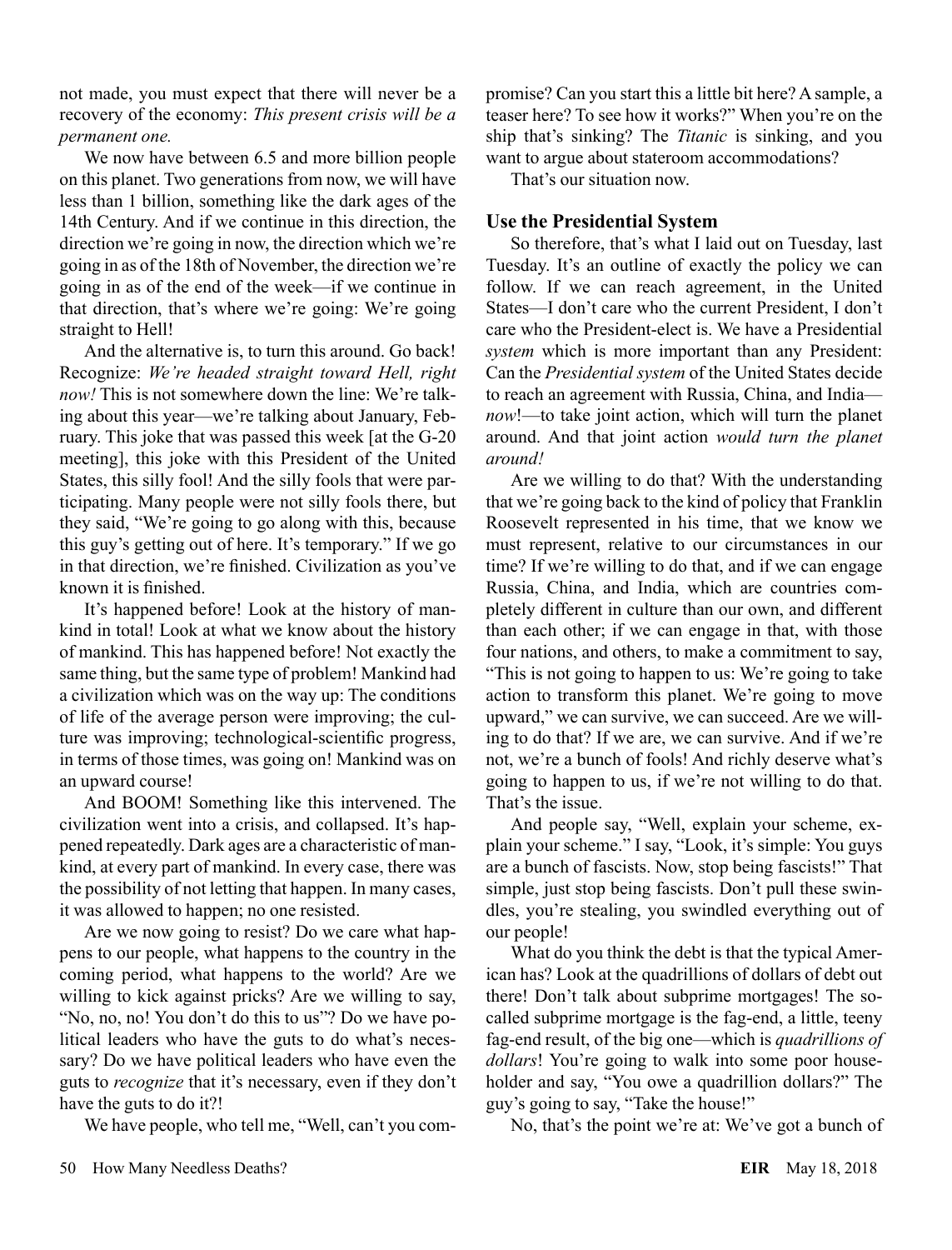cowards, and they're not stinking cowards, because many of these people who are acting like cowards, by combat standards are cowards; by ordinary standards, no. They're just frightened people, who are afraid of taking on a tough enemy who they know is a killer. George Bush is a killer, you know. Look at how many people he killed. How many people, how many Americans did this guy kill, in wars that should never have been fought? In other effects on people, that should not have occurred; he's a killer. He'll kill you—willingly. Won't even care.

And that's the problem: People in power *know* that! Not just George W. Bush, but other people in power, are just as bad, or worse. George Shultz is worse! He's a more mature killer. Felix Rohatyn, who was one of the supporters of the Pinochet regime in Chile, is worse. One of the big funders of this Democratic campaign— George Soros—is a killer. One of the biggest drug dealers in the world. A mass murderer: Who took his experience in sending—he's a Jew, remember—sending Jews to death camps, as his job, as a teenager: And *with the same mentality, unimproved*, conducting similar operations, today.

So, the guy out there, the politician who looks a little bit frightened—don't necessarily call him a coward by ordinary standards of cowardice: Take into account the fact that he's terrified. He's not combat worthy, or combat ready. And therefore, he's frightened; he's running scared. He's a deserter, in fact. And some deserters had a good excuse, didn't they? They were frightened.

So that's our part—and some of us have to stand up, as I'm doing, and take leadership in this situation. Because, if we do it, we have in our hands the ability to introduce the policies that will succeed. If we bring together, cooperation among the United States, Russia, China, and India, and other countries follow and join that, *we can turn this world situation around.* We can get back to something which is going in a different direction—we can do that. And the question today, is, are we willing to do that?

#### **Look to Future Generations**

The problem today, is a question of morality of a special type: When I was younger—and some of you, who are approximately my age, or verging upon it, were younger—when you thought about life, you generally thought about two generations of preceding generations, grandfather and father's generation; and you



88th Regional Readiness Command

*How many Americans did President George W. Bush kill, in wars that should never have been fought? Shown: The burial of Staff Sgt. Nathan J. Vacho of Ladysmith, Wisc., who was killed in Iraq on May 5, 2006.*

thought about two generations to come, you thought about becoming a grandfather, and the two generations that would come afterward. Many people who immigrated into the United States thought that way. They came here as poor people, from poor countries, or poor conditions in other countries, and they looked forward to their children succeeding and their grandchildren succeeding. The idea of coming over to the United States, as labor, in New York City, and ending up with a grandchild as a scientist or a doctor or something. It was a sense of achievement and that was the mentality of people from that time, people coming to this country as a land of opportunity to become something, to develop into something.

That's not the standard today. The standard is much more selfish. Self-centered is, "When I stop breathing, I don't care any more." In my generation, or in older generations, that was not the standard. We said, "I'm going to stop breathing, but what I'm doing is going to